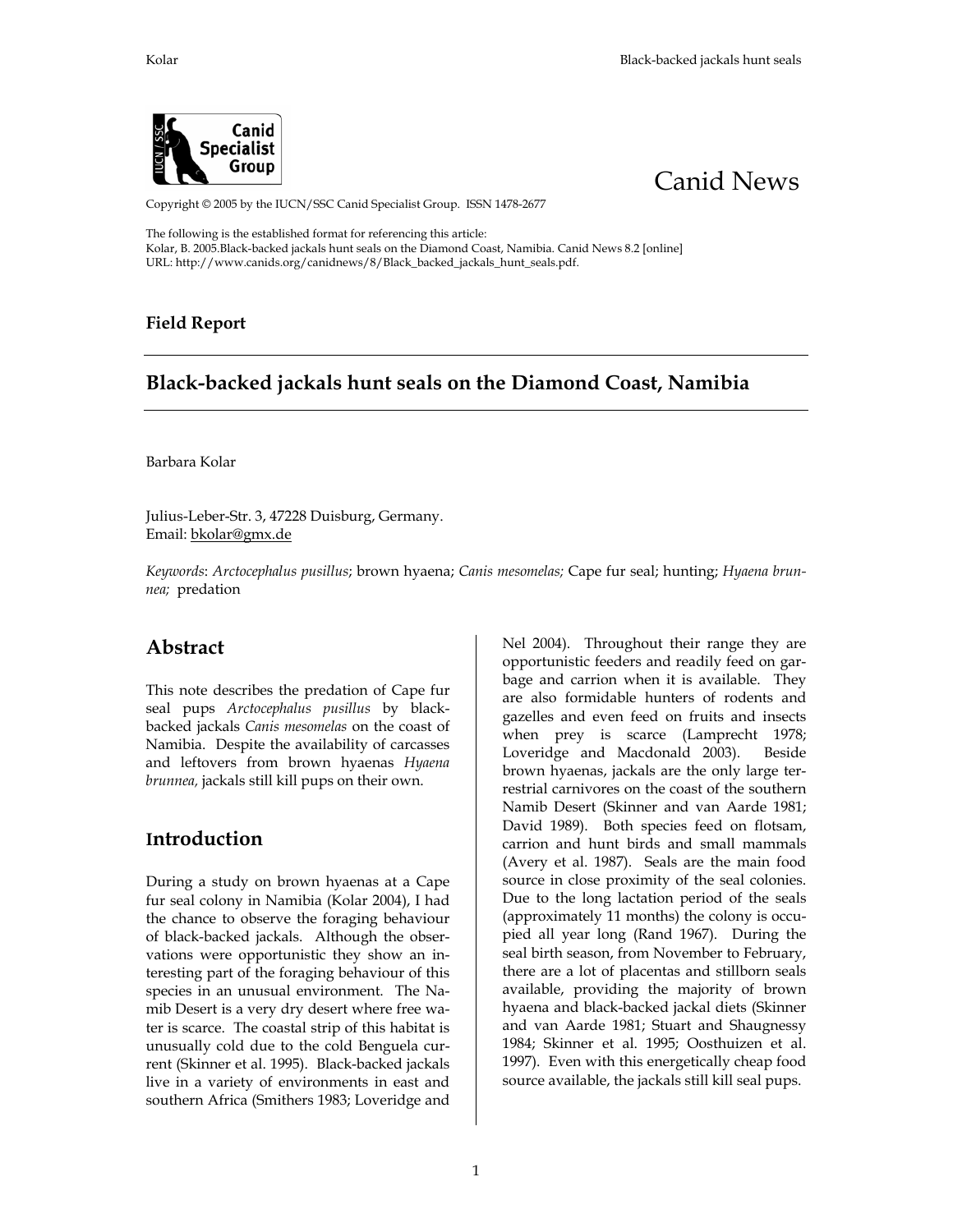# **Methods**

The study was undertaken at Van Reenen Bay seal colony, approximately 80km south of Lüderitz, Namibia. It was conducted during the breeding season of the seals from 8 October 2003 to 5 February 2004. The recordings were made from an observation hut on top of a cliff at the northern end of the seal colony during daylight hours (Figure 1).



Figure 1. Seal colony at Van Reenen Bay in the southern Namib Desert. The seals can be seen as black dots on the beach. The observation hut is situated on the cliff to the right of the beach.

# **Results**

During more than 85 percent of the time spent at the colony (1,020 hours), at least one jackal could be observed. The largest number of jackals counted at the colony was 33. In the course of the study I observed 83 jackal kills and numerous unsuccessful trials. Eighty of those kills were new born pups. The three exceptions were yearling seals that were taken before the new pups were born (Figure 2).



Figure 2. A jackal tries to kill a yearling prior to the breeding season. This one trial was not successful.

Several times two jackals were observed cooperating in killing a seal. The kills lasted from five to 20 minutes. The jackal would grab the pup on the neck or throat and hold it until the pup either suffocated or died of exhaustion (Figure 3). The pups could escape if they managed to pull their opponent into the water (a new born pup weighs five to seven kilograms), or if the jackal was chased away by an adult seal. If a jackal managed to tear the pup away from its mother she would follow it for a long distance. Once I observed a mother pursue the jackal more than 100m inland. As she reached her pup it was already dead, but she still retrieved it form the jackal and carried it back to the beach. Females sometimes protected their dead or stillborn pups for up to two days. Several times the pups also escaped because the jackal was too exhausted.



Figure 3. A jackal kills a seal pup by grabbing its neck.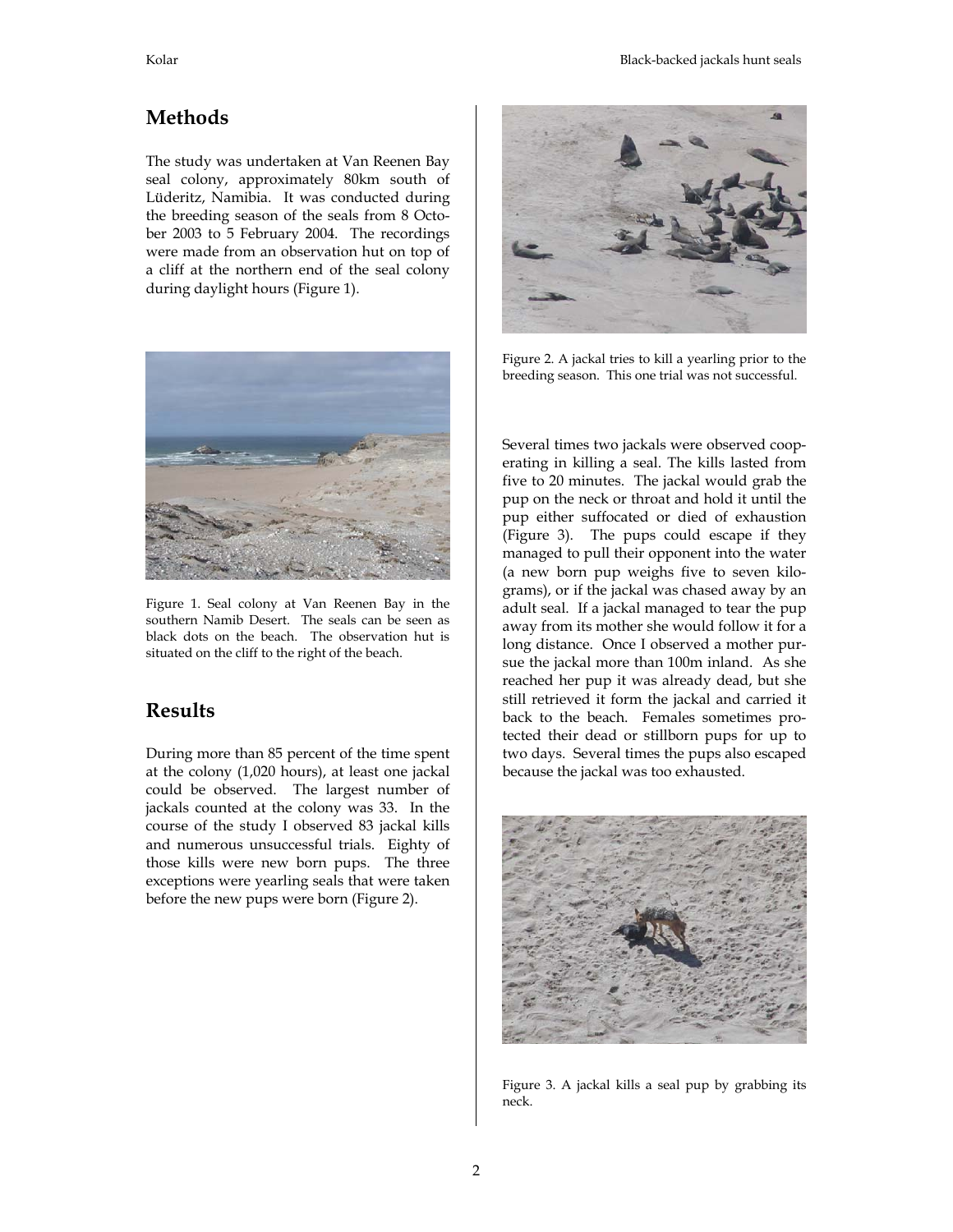Once a jackal had killed a young seal it had to open the tough skin. This procedure could take several minutes, and the jackal always started from beneath one fore flipper (Figure 4), although other observers in this area have seen jackals would also open the skin at the anus (Wiesel pers. com.). As it was difficult for the jackals to open the skin they would turn the carcass inside out to reach the flesh. This resulted in the characteristic "sleeping bag" skin by which one can recognise a seal consumed by jackals.



Figure 4. A jackal opens the carcass of a freshly killed pup from beneath the fore flipper.

## **Discussion**

There are between 3,000 (2001) and 6,000 (1998) new born pups present at the Van Reenen Bay colony during the pup season (Ministry of Fisheries and Marine Resources, Lüderitz, pers. comm..). Many of them remain unattended while the females spend about half of their time foraging offshore (Rand 1967; David 1989; Trillmich 1990). The pups are only protected by their mothers, and they are easy prey for jackals, although they weigh almost as much as the jackals. Hyaenas manage to kill seals up to a size of a yearling with one bite in the head (Skinner et al. 1995; Wiesel 1998), whereas the jackals struggle even with newborn pups. Jackals are known to hunt communally and to hunt prey bigger than themselves (Lamprecht 1978). Still, it is surprising that these opportunistic feeders kill prey even if a lot of carrion is available. One possible explanation is that fresh meat is preferred in this dry environment because it contains more essential liquids. More research would need to be conducted on this topic to support this hypothesis.

### **Acknowledgements**

I would like to thank Ingrid Wiesel and the Brown Hyena Research Project under whose supervision this study was conducted. I also thank the mining company NAMDEB who enabled the data acquisition in the restricted Diamond Area 1.

### **References**

Avery, G., Avery, D.M., Braine, S. and Loutit, R. 1987. Prey of coastal black-backed jackal *Canis mesomelas* (Mammalia: Canidae) in the Skeleton Coast Park, Namibia. *Journal of Zoology, London* 213: 81–94.

David, J.H.M. 1989. Seals. Pp. 288-302 in A. Payne and R. Crawford (eds), *Oceans of Life off Southern Africa.* Cape Town.

Oosthuizen, W.H., Meyer, M.A., David, J.H.M., Summers, N.M., Kotze, P.G.H. and Swanson, S.W. 1997. Variation in jackal numbers at the Van Reenen Bay seal colony with comment on likely importance of jackals as predators. *South African Journal of Wildlife Resources* 27: 26-28.

Kolar, B. 2004. *Das Nahrungsverhalten von Braunen Hyänen (Hyaena brunnea) an einer Robbenkolonie in Namibia*. Diploma thesis, unpublished, Universität Tübingen, Tübingen.

Lamprecht, J. 1978. On diet, foraging behaviour and interspecific food competition of jackals in the Serengeti National Park, East Africa. *Zeitschrift für Säugetierkunde* 43:210-223.

Loveridge, A.J. and Macdonald, D.W. 2003. Niche separation in sympatric jackals (*Canis mesomelas* and *Canis audustus*). *Journal of Zoology, London* 259: 143-153.